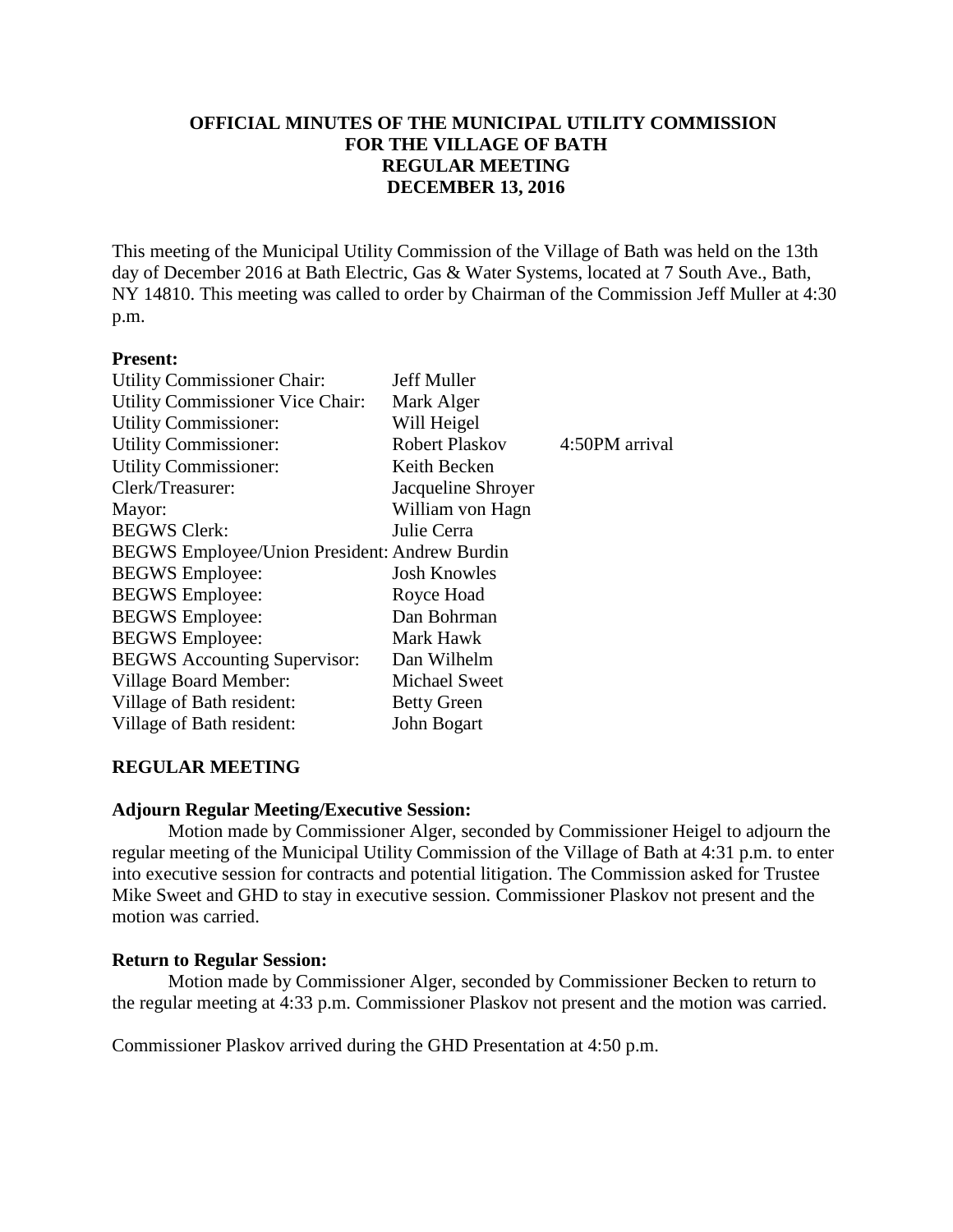### **Allow Commission to Approve Claims in Advance:**

## **RESOLUTION BATH ELECTRIC GAS & WATER UTILITY COMMISSION BATH, NEW YORK**

| Date Approved: | Tuesday, December 13, 2016 Intro Date:                                                                                         |                                 |                                               |                                                     | Tuesday, December 13, 2016                     |
|----------------|--------------------------------------------------------------------------------------------------------------------------------|---------------------------------|-----------------------------------------------|-----------------------------------------------------|------------------------------------------------|
|                | Introduced by: _______Commissioner Plaskov                                                                                     |                                 |                                               |                                                     | Seconded by: Commissioner Alger                |
| Vote:          | Chairman Muller<br>Vice Chair Alger<br><b>Commissioner Plaskov</b><br><b>Commissioner Becken</b><br><b>Commissioner Heigel</b> | Aye<br>Aye<br>Aye<br>Aye<br>Aye | Nay<br><b>Nay</b><br><b>Nay</b><br>Nay<br>Nay | Abstain<br>Abstain<br>Abstain<br>Abstain<br>Abstain | Absent<br>Absent<br>Absent<br>Absent<br>Absent |

TITLE: Resolution allowing commission to approve claims in advance

**WHEREAS;** the Utility Commission of Bath Electric Gas & Water has determined to authorize payment in advance of audit of claims for public utility services, postage, freight, credit card, express charges and bills with late fees; and

**WHEREAS;** all such claims must be presented at the next regular meeting for audit; and

**WHEREAS;** the claimant and the officer incurring or approving the claim are jointly and severally liable for any amount the Utility Commission disallows.

## **NOW THEREFORE BE IT RESOLVED:**

**SECTION 1.** That the Utility Commission of Bath Electric Gas & Water authorizes payment in advance of audit of claims for public utility services, postage, freight, credit card, express charges and bills with late fees. All such claims must be presented at the next regular meeting for audit and the claimant and the officer incurring or approving the claims are jointly and severally liable for any amount the Utility Commission disallows.

**SECTION 2.** That this resolution is effective immediately.

## **Audit of Bills:**

## **BEGWS Electric Fund:**

Motion made by Commissioner Heigel, seconded by Commissioner Alger to approve the Electric Fund bills in the amount of \$276,293.13. All present were in favor and the motion was carried.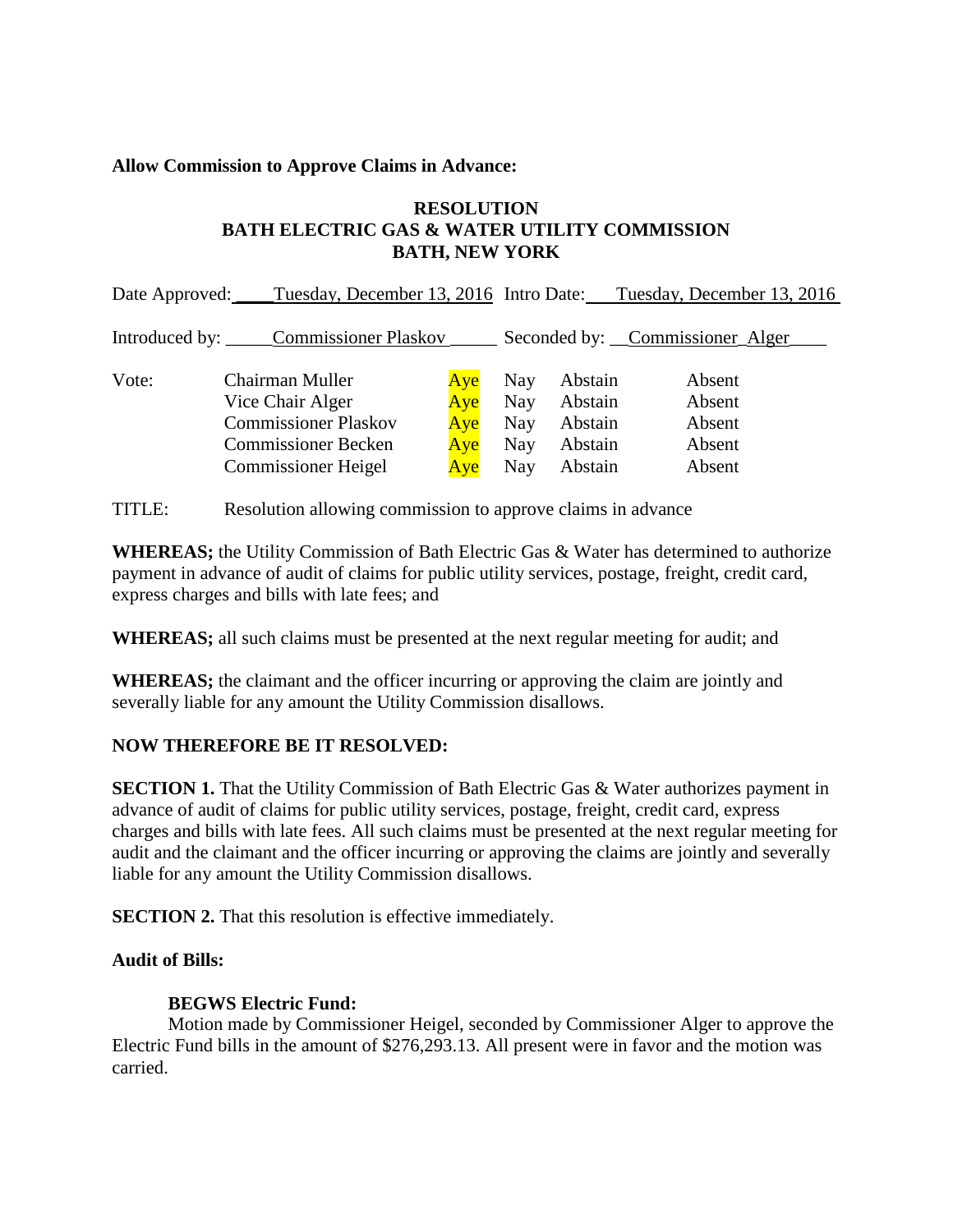### **Minutes November 2016:**

Minutes for November 2016 not available to new commission members. Approval of minutes tabled until January 2017 meeting.

## **Supervisors Reports:**

## **Accounting/Commercial Office/Meter Reading**

- A Harris/NorthStar technical consultant extracted our fixed asset data from the failing AS400 system on Wednesday, 11/2/16. We are now without an application for our continuing property records. It is imperative that we implement a new system ASAP. This would be a temporary solution until we implement a full ERP system. Dave Bubniak of Southern Tier Central Regional Planning and Development Board met with us at our facility to review our situation to see if it would be feasible for him to develop a database program that we could use for our fixed assets. He suggested that if it wasn't feasible to him to develop the database that he would recommend Thomas O'Neil of MPR Technologies, Inc.
- Mr. Bubniak reported back that, although we have the field descriptions, the field names did not come over with the tables. So anyone not familiar with the previous application would have to spend some considerable time "reverse engineering" the tables before he/she could make any real progress. He suggested that since the BEGWS accounting staff would be the most familiar with the previous application that we work to import the tables into an MS Access database with the field names. Then, if we could give a brief description of the tables, a program developer could move quickly with much less expense. Between my access database experience and Kris's and Jordan's knowledge of the previous application, we could probably get the tables imported into a MS Access database.
- We updated our current accounting and billing software by Edmonds from Version 3.3 to version 4.1. This double upgrade went smoothly. There are no major issues with the new version although the staff is still getting used to the differences.
- Frank Radigan of Hudson River Energy Group, our consultant for the gas SIP rate case, requested additional information. Most of that information has been provided. However, we owe him some additional information and analysis.
- During the month of November no checks were issued for the Electric Upgrade Project.
- During the month of November \$442,388.18 was paid on the Sewer Upgrade Project.
- There was no QRS customer complaints filed with the NYS PSC during the month of November against BEGWS.
- There were 9,099 meters scheduled to be read in November of which 8561 or 94% were actually read by meter readers or customers. The vast majority of those missed were due to access issues.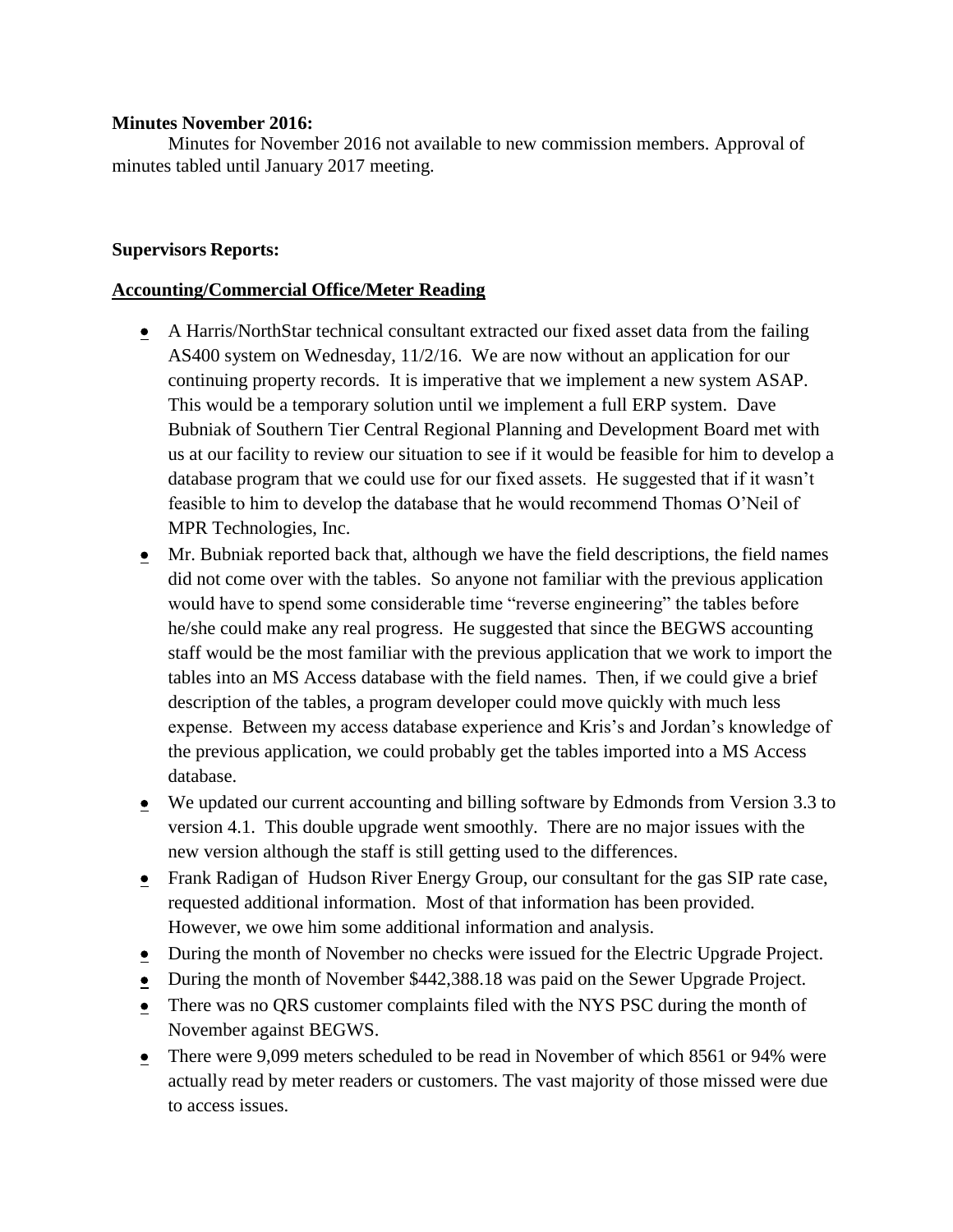• Currently we have 1,325 offsite meter reads. This is about 15% of our total meter population. For November we had 218 e-bill customers and 290 direct withdrawal customers.

Dan Wilhelm – Accounting Supervisor

### **Electric Line Department**

- Repaired 12 street lights and 4 security lights
- Changed banners for the village to winter banners
- Decorated the trees on Liberty street for the village
- Set and changed over a new pole at the fairgrounds entrance to accommodate a wider entryway
- Finished repairs to the underground conductors feeding the Exit 39 lights for the town
- Completed pole replacement for a car pole accident on Campbell Street
- Continued work on the 12KV upgrade, installing new pole and underground conductor to a new pad mount transformer behind the W. Washington St. plaza
- Connected 2 service upgrades
- Continued with the electric meter change out program. There are about 30 meters left to change and test by the end of the year to be compliant with the PSC
- Responded to callouts at E. William St. Ext., 12 Buell St. and County Rte. 13.
- Attended a safety meeting at Watkins Glen Municipal. Topics of discussion included defensive driving and OSHA penalties

Mark Hawk – Electric Line Supervisor

### **Service Department**

- $\bullet$  Investigated 9 gas odor complaints.
- Rechecked pending gas leaks.
- Changed out 5 water meters
- Changed out 8 Gas Meters.
- Continued records audit with Kristie Fogle form the PSC, I met with her on 2 separate occasions in November. Kristie also observed Greg Havens and Jason Causer inspect and perform maintenance on Distribution Regulators, Main Line Valves, and Public Building Valves
- Rebuilt gas service for Clarks Specialty (old sav a lot), service was inactive and pipe coming in building showed extensive corrosion so we relocated service to outside of building with new riser and materials.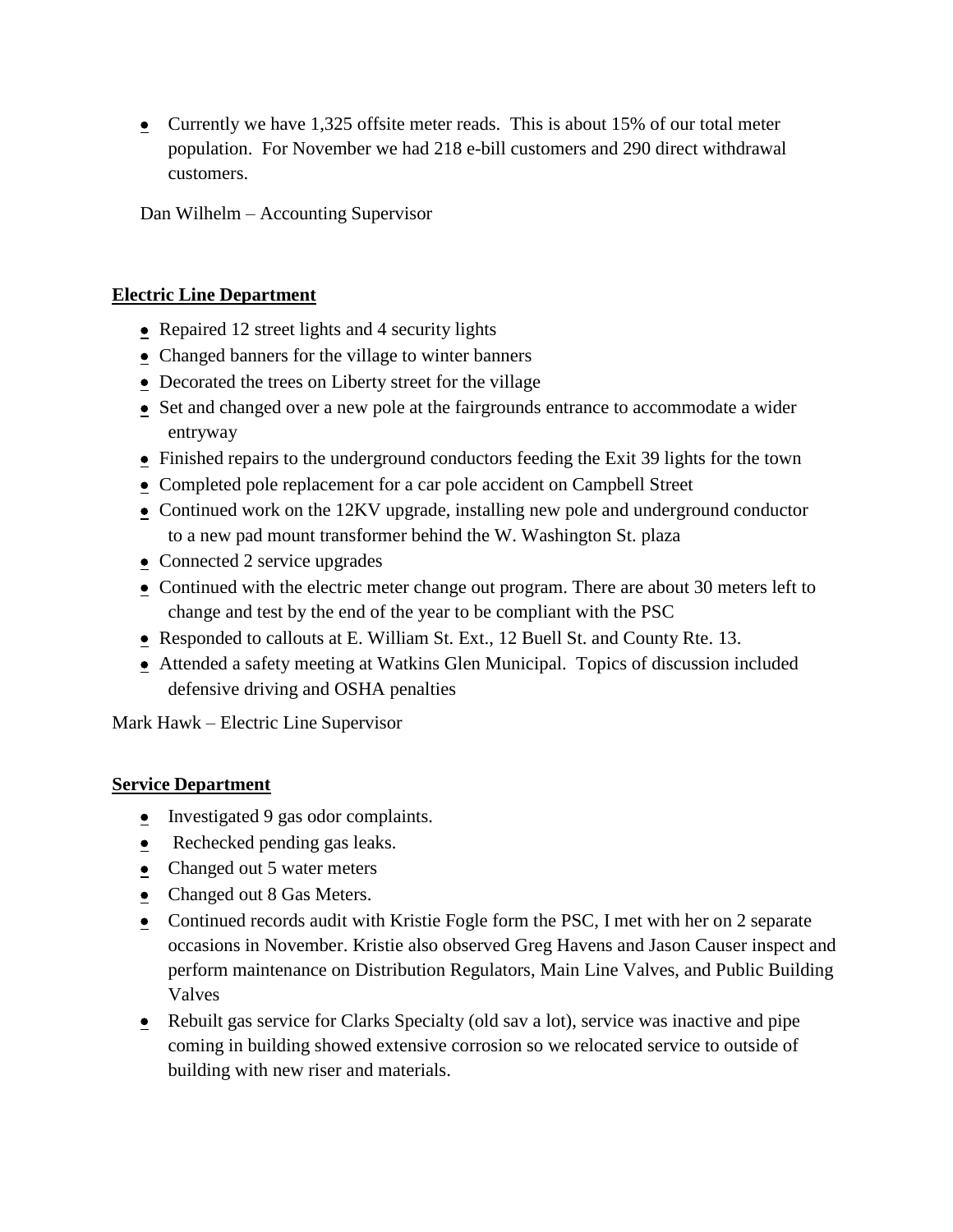- Relined gas service at 111 Cook St, this was also an inactive gas service that had extensive corrosion, so decision was made to reline with new materials.
- Relocated gas service from inside to outside of house @ 108 E Washington St due to leak.

Steve Larsen – Service Department Supervisor

# **UGLM Department**

Water:

- **Installed two new Regal Chlorine Regulators in Well**  $# 7$  **for dual chlorine tank dispersal**
- Replaced leaking service from main to curb at Fairway Drive (6985 Buck Meadows)
- Repaired leaking fire hydrant at Civil Defense Buildings property
- Cut off service line for removal of Kwik-Fill demolition

# Gas :

- $\bullet$  Installed 2" gas riser at old Bonady plaza for Clark Specialty
- Repaired laterals with binder and blacktop
- Replaced gas service at 121 E. Washington St
- Replaced gas service at 108 E. Washington St
- Replaced gas service at 111 Cook St
- Removed service at curb for 346 W Morris (Demo)

# Sewer:

• Inspected new sewer replacement at old Bonadys Save-a-Lot/Clark Specialt Performed numerous Dig Safety markings !

Dan Borhman – UGLM Supervisor

# **Waste Water Treatment Plant**

- Daily lab test  $&$  reg maintenance.
- Repaired #3 Lamson Blower.
- Pumped & cleaned Pista Grit System.
- Drained tank 3 to fix rail system for the new pump.
- Repaired pinch valve on the Pista Grit System.
- Replaced timer in pista Grit control panel.
- Repaired heating system in the grit building

Royce Hoad – WWTP Chief Operator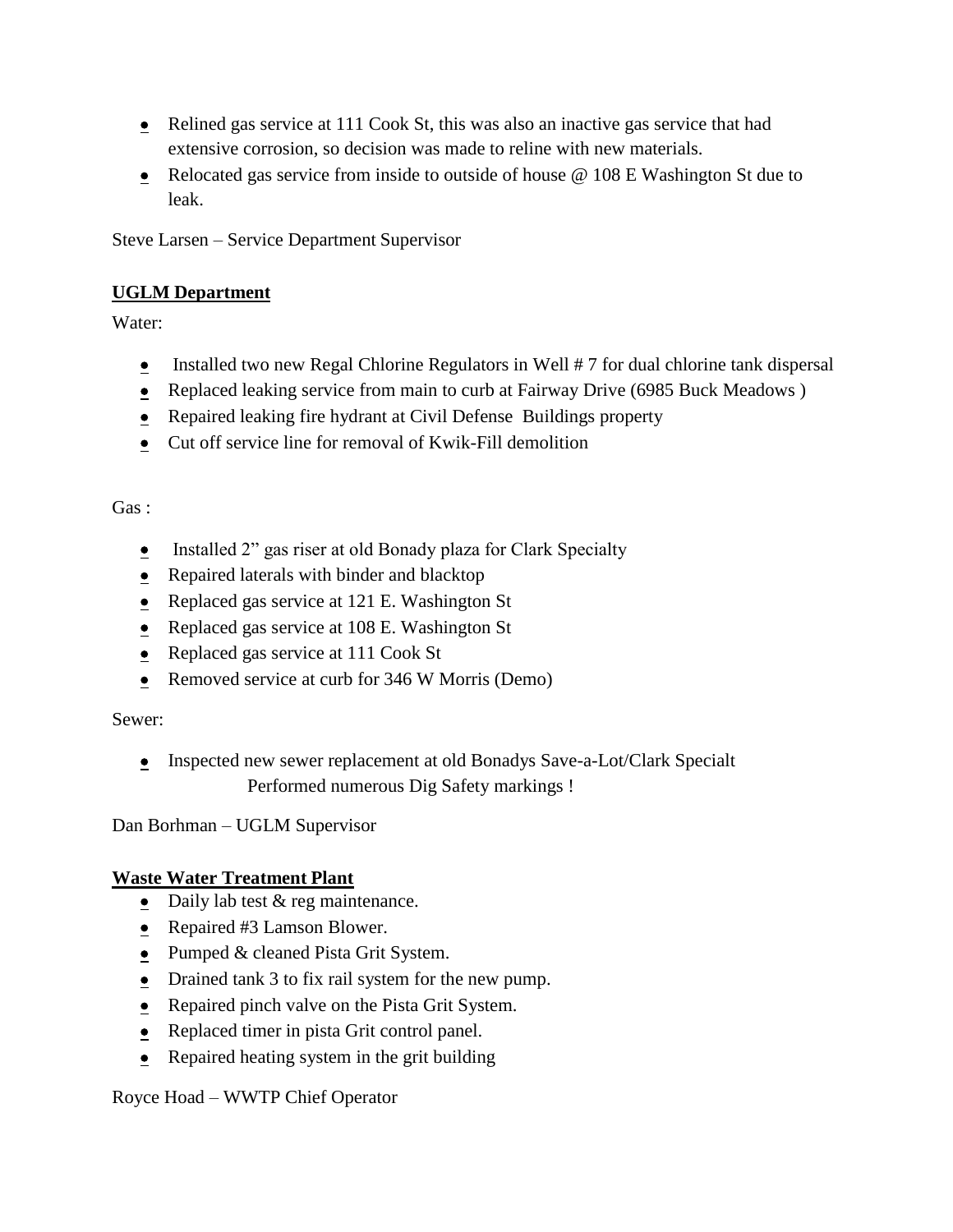#### **Transformer Bids:**

Motion made by Commissioner Plaskov, seconded by Commissioner Alger to obtain bids for the purchase of electric transformers. Bids to be open at 2:00PM January 6, 2017 followed by recommendations from Mark Hawk at the January 10, 2017 commission meeting. All present were in favor and the motion was carried.

### **WWTP Grant:**

Motion made by Commissioner Alger, seconded by Commissioner Becken to accept the New York State Department of Environmental Conservation grant for the Waste Water Treatment Plant for up to \$30,000 for the Engineering Planning Grant. All present were in favor and the motion was carried.

Motion made by Commissioner Alger, seconded by Commissioner Becken to amend the motion above to include to authorize Chairman, Jeff Muller, to sign the paperwork for the grant. All present were in favor and the motion was carried.

### **Adjourn Regular Meeting/Executive Session:**

Motion made by Commissioner Plaskov, seconded by Commissioner Alger to adjourn the regular meeting of the Municipal Utility Commission of the Village of Bath at 7:11 p.m. to go into executive session for personnel, sale of property and contractual reasons. GHD, Mark Hawk and Dan Wilhelm were invited to stay during executive session. All present were in favor and the motion was carried.

### **Return to Regular Session:**

Motion made by Commissioner Plaskov, seconded by Commissioner Alger to return to the regular session at 8:38 p.m. All present were in favor and the motion was carried.

#### **Appoint Commissioner's for Audit of the Bills:**

Motion made by Commissioner Alger, seconded by Commissioner Plaskov to appoint Commissioner Heigel and Chairman Muller to audit the BEGWS bills for 6 months from January to June, 2016. All present were in favor and the motion was carried.

### **Appoint Finance Committee:**

Chairman Muller appointed Commissioner Alger and Commissioner Plaskov to a finance committee for BEGWS.

### **Appointment of Aaron Soles:**

Motion made by Commissioner Becken, seconded by Commissioner Plaskov to appoint Aaron Soles permanently to the Apprentice Lineman position. All present were in favor and the motion was carried.

#### **Adjournment:**

Motion made by Commissioner Alger, seconded by Commissioner Plaskov to adjourn the regular meeting at 9:20 p.m. All present were in favor and the motion was carried.